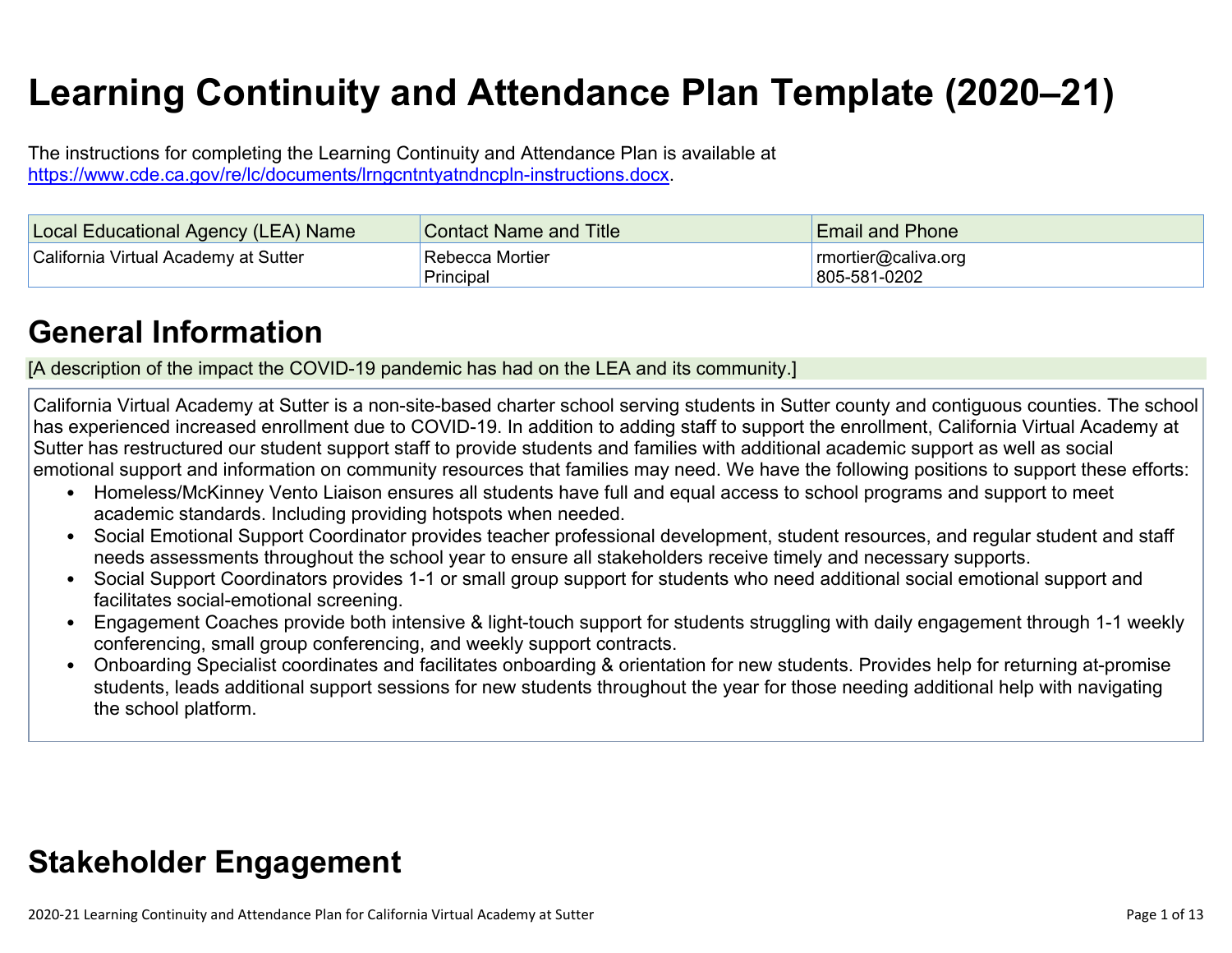#### [A description of the efforts made to solicit stakeholder feedback.]

Throughout the development of this plan, staff, parents, students, union leadership, and the school board were offered opportunities to provide feedback. Beginning in the spring of 2020, staff meetings were held to gather input on several aspects of the program, including the instructional model and social emotional supports. Grade level and subject area focus groups were formed to gather more specific feedback. As the plan was developed, a draft was provided to union leadership and a survey was sent to both new and returning families for feedback on plan development. In August, community input sessions were held to explain the different components of the plan and how it works in our virtual school model.

[A description of the options provided for remote participation in public meetings and public hearings.]

The plan was emailed with a survey link requesting feedback to all parents/guardians, middle school students, and high school students. All public meetings were held via Zoom that allowed any interested party to join remotely via internet or phone. Public hearings are held remotely through a conference line.

[A summary of the feedback provided by specific stakeholder groups.]

Feedback provided from the union included requests for social emotional professional development, continued access to health and wellness supports provided by our contracted personnel team, and the ability to work with administration to provide positive messaging to teachers with flexibility when possible. During stakeholder meetings held in Zoom with teachers, parents, and students, feedback was positive. There were questions regarding attendance requirements at live sessions, daily log ins, and access to supports through the Compass program. Parents were interested in how to get help with learning technology and accessing resources if they were struggling with their student.

[A description of the aspects of the Learning Continuity and Attendance Plan that were influenced by specific stakeholder input.]

Based on feedback provided, we updated the descriptions of social emotional supports and the description of roles on the Compass team. We added a Social Emotional Support Coordinator position to ensure a comprehensive program that includes teacher professional development, student resources, and regular student and staff needs assessments conducted throughout the school year to ensure all stakeholders receive timely and necessary supports. Professional development was added for teachers on the 7 Mindsets program beginning in August and continuing through the school year. Our onboarding supports include more robust training on the technology and systems necessary for success at our school.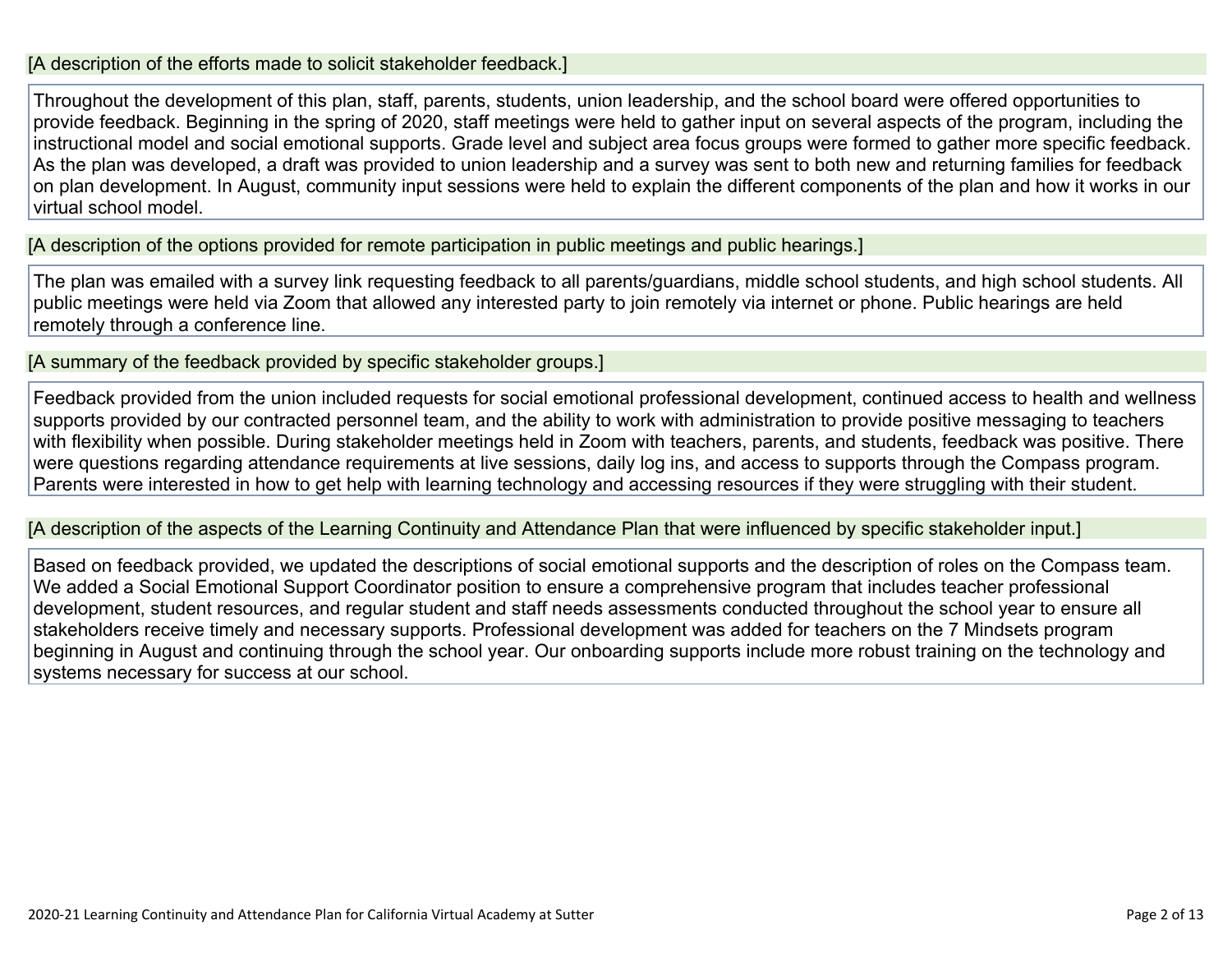# **[Continuity](http://www.doc-tracking.com/screenshots/20LCP/Instructions/20LCPInstructions.htm#ContinuityofLearning) of Learnin[g](http://www.doc-tracking.com/screenshots/20LCP/Instructions/20LCPInstructions.htm#ContinuityofLearning)**

### **In-Person [Instructional](http://www.doc-tracking.com/screenshots/20LCP/Instructions/20LCPInstructions.htm#ContinuityofLearning1) Offerings**

[A description of the actions the LEA will take to offer classroom-based instruction whenever possible, particularly for students who have experienced significant learning loss due to school closures in the 2019–2020 school year or are at a greater risk of experiencing learning loss due to future school closures.]

As a non-classroom based charter school, California Virtual Academy at Sutter provides instruction synchronously and asynchronously via our online platforms. Students in elementary grades are enrolled in seven course offerings including math, language arts, history, science, physical education, art, and music or world language. Students in middle school grades are enrolled in seven course offerings including math, language arts, history, science, physical education, art, and an elective offering including options of music, world language, and career readiness. High school students are enrolled in six courses to meet the graduation requirements of the school. Students have access to the asynchronous lesson components 24 hours a day, seven days per week. Daily assignments in courses are listed on the student's online school calendar and graded upon submission. Synchronous instruction is provided via our Class Connect platform. Teachers are required to provide a minimum of 15 hours of interactive instruction per week focused on high-priority essential standards. Students have additional targeted, synchronous instructional support for both remediation and enrichment according to individual student needs. Targeted small-group instructional sessions address learning loss due to school closures. Students are required to login daily and attend all assigned live instructional sessions.

#### **Actions Related to In-Person [Instructional](http://www.doc-tracking.com/screenshots/20LCP/Instructions/20LCPInstructions.htm#ContinuityofLearning2) Offerings [additional rows and actions may be added as necessary]**

| <b>Description</b>                                                                                                                                                                                                                                                                                                                                                                                                                                                                                                                                                                                                                                                                                                                                                                                                              | <b>Total Funds</b> | Contributing |
|---------------------------------------------------------------------------------------------------------------------------------------------------------------------------------------------------------------------------------------------------------------------------------------------------------------------------------------------------------------------------------------------------------------------------------------------------------------------------------------------------------------------------------------------------------------------------------------------------------------------------------------------------------------------------------------------------------------------------------------------------------------------------------------------------------------------------------|--------------------|--------------|
| According to our charter, California Virtual Academy at Sutter is a non-classroom based<br>charter school. The actions listed are designed to meet the needs of our students for the 20-<br>21 school year.<br>• Students are enrolled in a broad course of study.<br>Instruction is provided synchronously and asynchronously via our online platforms.<br>• Students are required to login to the online school daily and attend all assigned live<br>instructional sessions. In the instance of loss of Internet service, families are<br>provided an offline continued engagement plan.<br>Students are provided a laptop and all books/materials for courses. Technical support<br>is available.<br>Low-income families may receive an internet reimbursement.<br>Students experiences homelessness may receive a hotspot. |                    |              |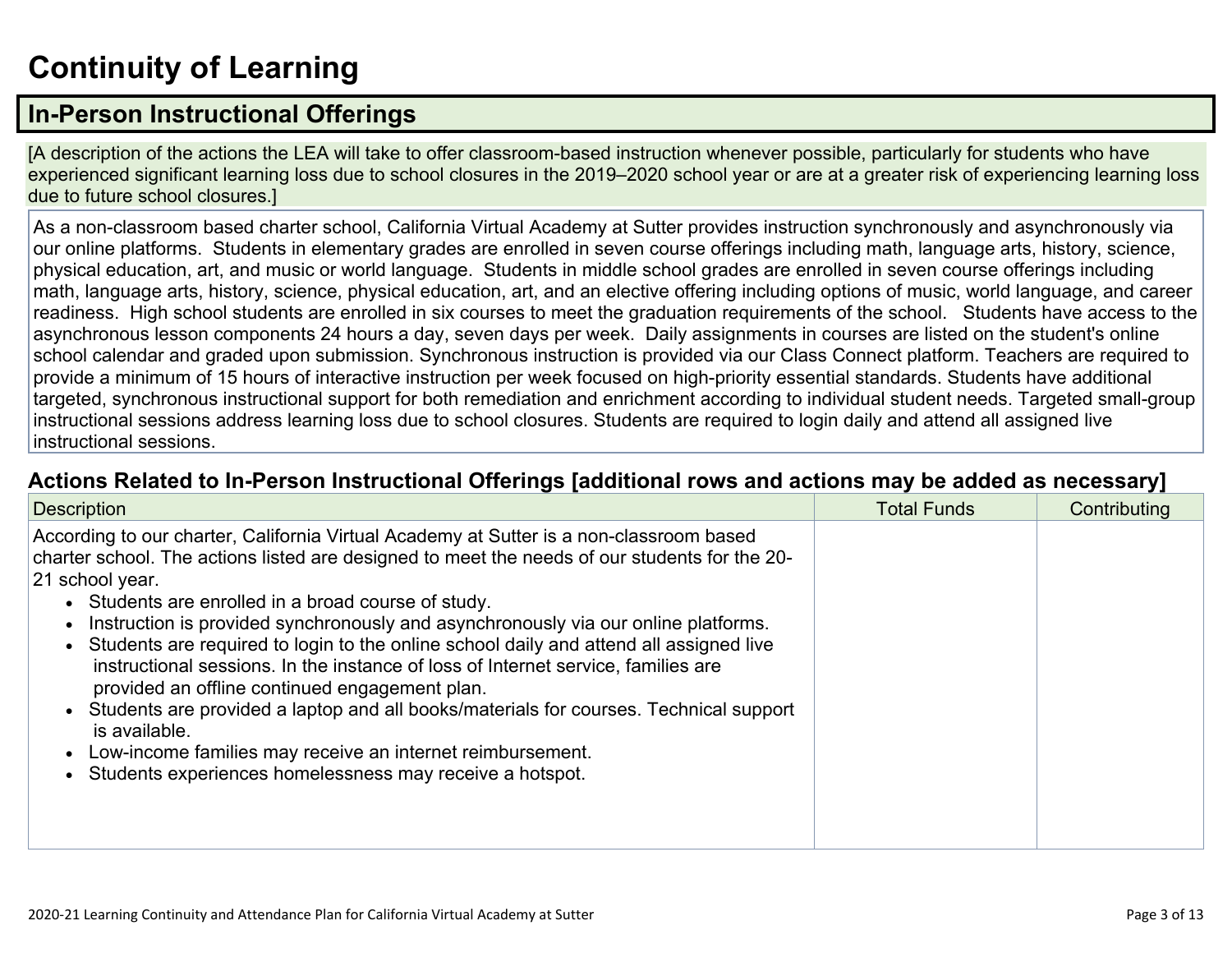### **Distance [Learning](http://www.doc-tracking.com/screenshots/20LCP/Instructions/20LCPInstructions.htm#DistanceLearningProgram) Program**

#### **Continuity of [Instruction](http://www.doc-tracking.com/screenshots/20LCP/Instructions/20LCPInstructions.htm#DistanceLearningProgram1)**

[A description of how the LEA will provide continuity of instruction during the school year to ensure pupils have access to a full curriculum of substantially similar quality regardless of the method of delivery, including the LEA's plan for curriculum and instructional resources that will ensure instructional continuity for pupils if a transition between in-person instruction and distance learning is necessary.]

Live instruction is facilitated through our class connect, online classroom, platform. Students are required to login daily and attend all assigned live instructional sessions. Each quarter includes an 8 week instructional cycle where teachers provide a minimum of 15 hours of live, interactive instruction and support. The bulk of instructional time is facilitated to the class, however many small group tutoring sessions or one on one support sessions are also offered by teachers.

Students at the California Virtual Academies have access to their courses and curriculum 24 hours a day, seven days a week. Daily, required assignments in courses are listed on the student's online school calendar and graded upon submission. Along with our course curriculum, students have access to a variety of other support resources, embedded in department's programs and facilitated through the classroom teacher.

In the instance of any loss of access to the online platforms due to loss of Internet service, etc, families are provided a continued engagement plan to ensure that there is no loss of academic engagement and support them with any needs they may have.

#### **Access to Devices and [Connectivity](http://www.doc-tracking.com/screenshots/20LCP/Instructions/20LCPInstructions.htm#DistanceLearningProgram2)**

[A description of how the LEA will ensure access to devices and connectivity for all pupils to support distance learning.]

All students are provided a laptop upon request and materials for all courses. Students may also qualify for internet subsidy based on household income reported on the Back to School Packet/ qualification for National School Lunch Program. Students who have reported homelessness may qualify for a hotspot to ensure internet access is available. Reduced cost internet service provider information is provided to families who report loss of income or financial difficulty. Technical support is available through K12 to ensure students have appropriate equipment and access. Damaged, stolen, or lost equipment will be reported and replacements ordered as needed.

#### **Pupil [Participation](http://www.doc-tracking.com/screenshots/20LCP/Instructions/20LCPInstructions.htm#DistanceLearningProgram3) and Progress**

[A description of how the LEA will assess pupil progress through live contacts and synchronous instructional minutes, and a description of how the LEA will measure participation and time value of pupil work.]

The school assess pupil progress with live contacts and synchronous instructional minutes in several different ways. Homeroom teachers make monthly enduring connection calls to their homeroom students to review attendance, progress in classes and current grades. Additionally, homeroom teachers hold quarterly parent student teacher conferences and send out progress reports and semester report cards.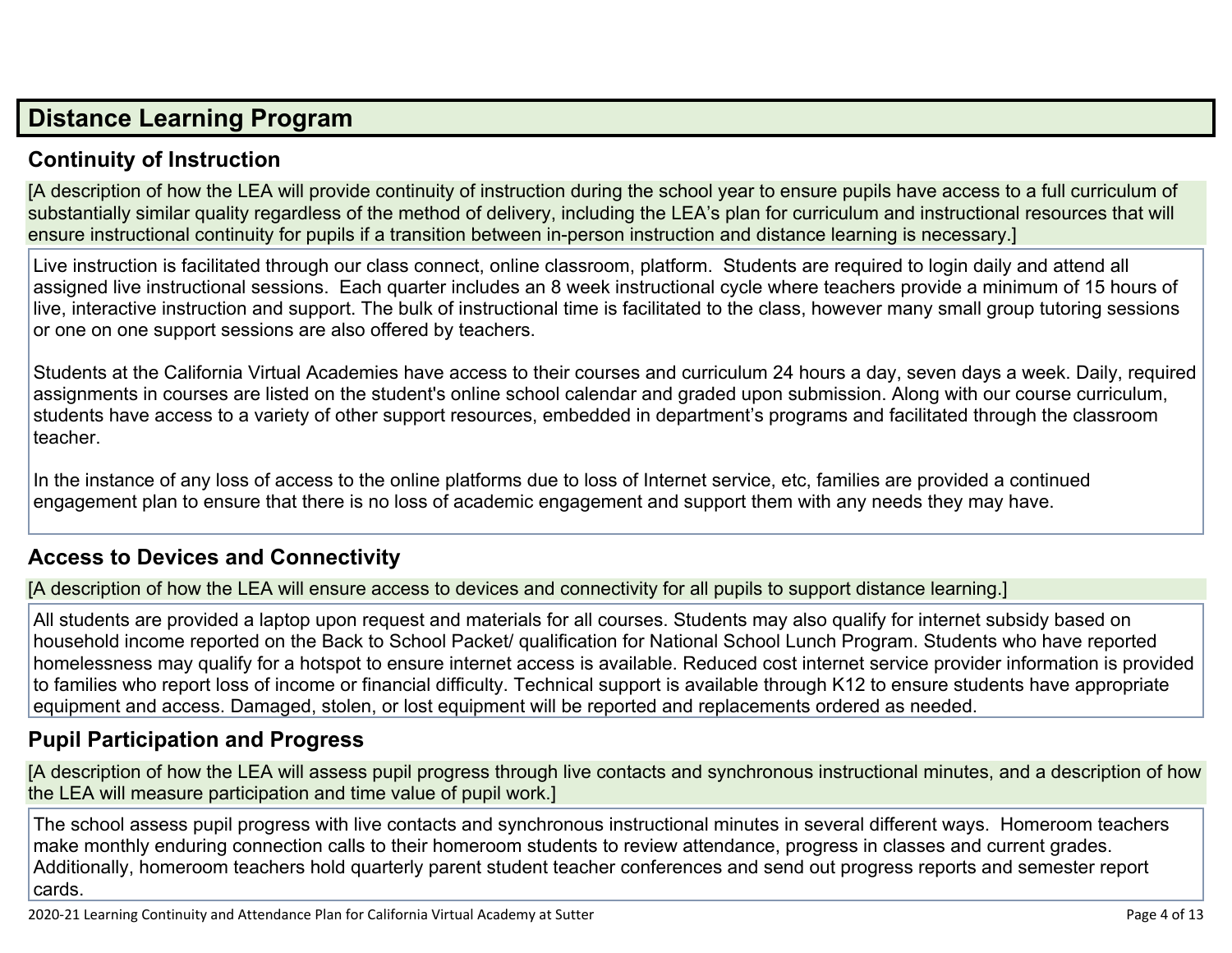With regards to content classes, the live instruction invitation framework emphasizes math and English instruction and takes into consideration the overall hours a student is expected to spend in Class Connect each week by limiting class session length to an average of 45 minutes. The live instruction schedule is designed to allow small group instruction while also allowing for flexibility in grouping, session length, and opportunities for extended collaborative sessions. During live sessions, students be assessed on previous knowledge and knowledge gained during the lesson. Teachers have and continue to work with their instructional coach and content team to determine priority standards and common assessments for the courses.

Homeroom teachers, instructional coaches and Attendance Advocates monitor student participation and attendance in live instructional sessions using the daily activity report and the weekly progress tracker, in addition to other content reports as necessary. They follow up with students to ensure students understand the importance of attending live sessions and help students overcome challenges to live student attendance.

#### **Distance Learning Professional [Development](http://www.doc-tracking.com/screenshots/20LCP/Instructions/20LCPInstructions.htm#DistanceLearningProgram4)**

[A description of the professional development and resources that will be provided to staff to support the distance learning program, including technological support.]

As an established virtual online school all professional development and resources are set up to support virtual learning. Our school has a dedicated IT team to support staff, families, and students. Staff is also trained to provide technological support to families when they experience temporary internet or computer issues. Our school has an engagement policy to support students when they may be temporarily offline. All staff received professional development on the use of project based learning within an online based platform to provide students with engaging, authentic learning experiences online. In addition, teachers receive ongoing coaching and professional development on mathematical practices and utilizing rich math tasks to improve student outcomes. Teachers also engage in Professional Learning Communities to improve academic achievement for all CAVA students.

#### **Staff Roles and [Responsibilities](http://www.doc-tracking.com/screenshots/20LCP/Instructions/20LCPInstructions.htm#DistanceLearningProgram5)**

[A description of the new roles and responsibilities of affected staff as a result of COVID-19.]

In the High School, Graduation Coaches have been added to create a wrap around support for our senior class. They ensure all documentation is in order, students are on track to graduate, and they support them in achieving their college and career goals. The role is intended to directly impact graduation rate, college and career readiness, and monitor students for one year post-graduation.

California Virtual Academy at Sutter is developing a new Socio-Emotional and Engagement team called Compass. The Compass Program provides information, resources, and support to students and families who are new to our schools, who are struggling to remain engaged in school, or who are in a crisis situation due to lack of resources or social-emotional issues. Within the Compass Program are several roles that provide targeted support to students, based on individual needs:

Engagement Coaches: Provide both intensive & light-touch support for students struggling with daily engagement through 1-1 weekly conferencing, small group conferencing, and weekly support contracts.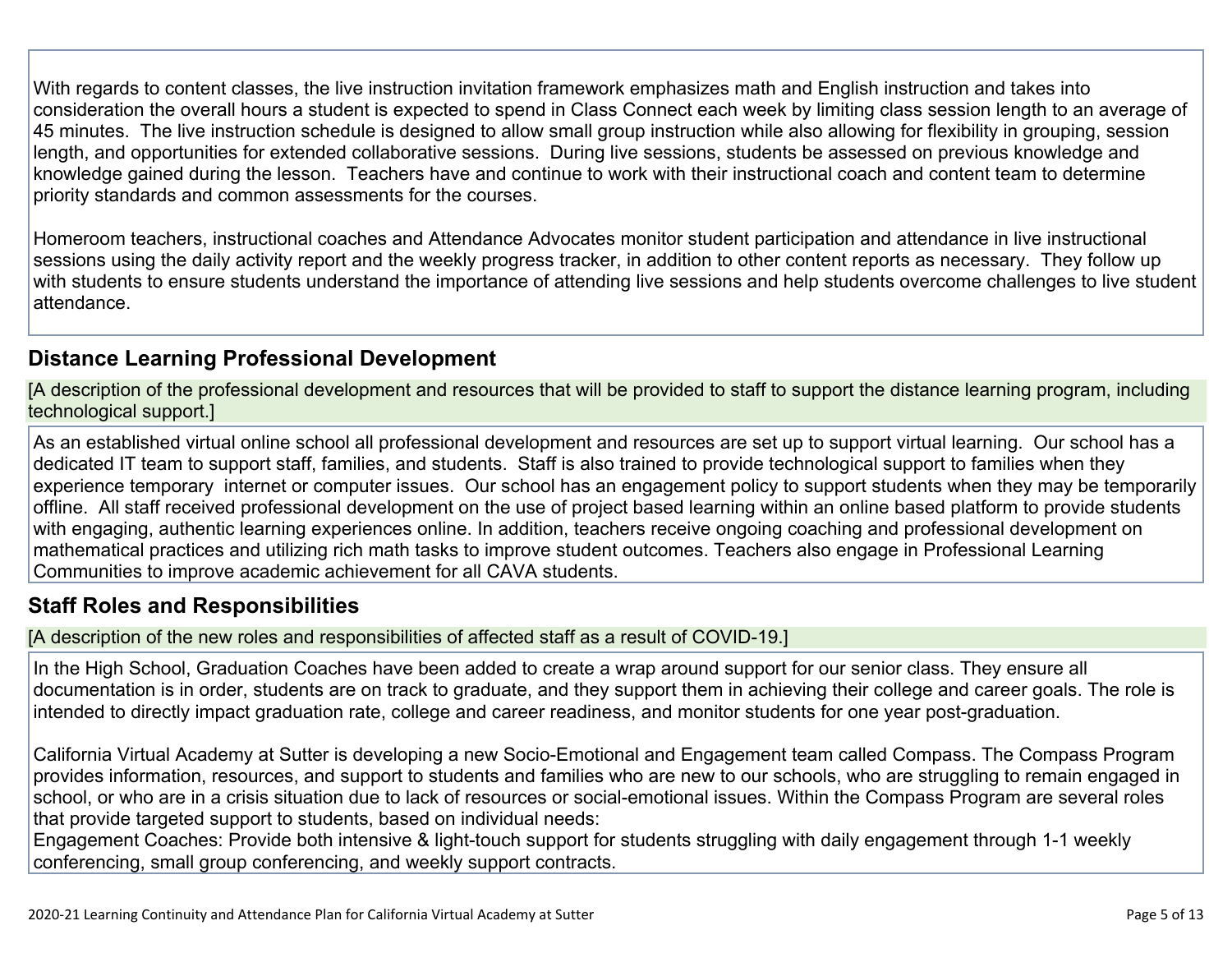Community Coordinator: Hosts online sessions to support and provide connection for Learning Coaches, assists in coordination of in-Person Events, facilitates Social Media and school-level communications.

MKV & Foster Support Coordinator: Provides information and resources to homeless and foster students

Support Coordinators: Oversee the 7 Mindsets Assemblies and monthly communication to families, facilitates school-wide social-emotional screening, provides 1-1 or small group support for students who need additional SE supports.

Onboarding Specialist: Coordinates and facilitates onboarding & orientation for new students. Provides help for returning at-promise students through Modified Strong Start sessions. Leads additional support sessions for new students throughout the year for those who need additional help with navigating the school platform.

Staff is provided professional development in the 7 Mindsets curriculum to integrate social-emotional learning into their instruction and communication with students. Staff is also provided training in how to incorporate trauma informed practices into their communication with students and families based on research.

The school holds regular virtual assemblies on internet/cyber bullying, internet safety, and suicide prevention throughout the school year. We also utilize 7 mindsets curriculum to support student socio-emotional health.

The Compass Social Emotional Coordinators surveys all students in the fall to identify those students who are at high risk for socialemotional difficulties. Students are offered additional support with Compass and their parents are sent information on community resources that are available, based on need. Additionally, all students are invited to monthly 7 Mindsets assemblies to support SE learning and to foster a supportive school climate. Teachers and staff can request additional support from the Compass Program for students who are struggling with engagement or social-emotional difficulties.

#### **[Supports](http://www.doc-tracking.com/screenshots/20LCP/Instructions/20LCPInstructions.htm#DistanceLearningProgram6) for Pupils with Unique Needs**

[A description of the additional supports the LEA will provide during distance learning to assist pupils with unique needs, including English learners, pupils with exceptional needs served across the full continuum of placements, pupils in foster care, and pupils who are experiencing homelessness.]

California Virtual Academy at Sutter is an established virtual school model ready to support all students in a virtual setting. All students have a designated learning coach and are connected to a teacher as their main point of contact to ensure daily checks of progress and attendance occur. Support staff are available to assist with specific needs in the areas of attendance, academic progress, social/ emotional, language development, foster youth, homelessness, IEP, and 504 Plan.

All students classified as an English Learner with the state of CA offers live ELD classes each week. These classes directly teach the ELD standards as they are aligned with the essential ELA standards the students are learning in core classes. Students are offered additional small group ELD instruction based on formative assessments and need to access the general education curriculum. Additional online resources are being sent to families with home language support and online learning activities.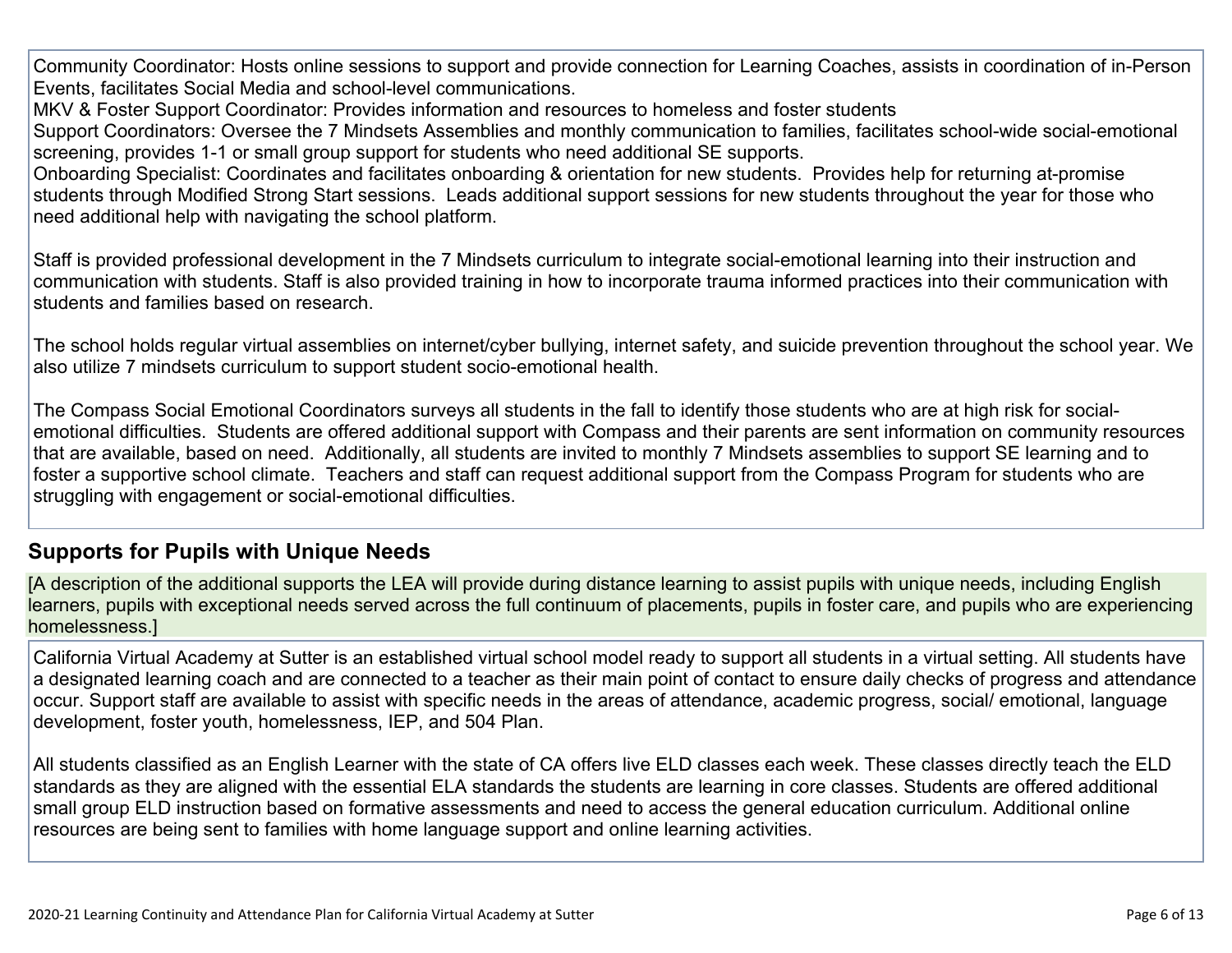Pupils with exceptional needs served across the full continuum of placements - The school values all students, including students with disabilities. Through this unprecedented pandemic, we have continued to comply with IDEA and all services have been continuously offered virtually per individual students' IEPs. Virtual support is being offered to our students attending non-public schools, for the duration of inperson school closures. Considering student needs, IEP teams met during this time to discuss additions or changes to services to support social-emotional and behavioral needs.

California Virtual Academy at Sutter is committed to supporting the unique educational, emotional, and social needs of all students, including those who are in foster care or are experiencing homelessness. These hardships often cause additional stress and anxiety that affect a child's capacity to focus in school. As students are identified as foster or homeless, the MKV & Foster Support Coordinator, a new position created in response to the COVID-19 pandemic, reaches out to the student/family to work with them 1-1 to notify them of their rights, to determine what types of support the family needs, and to connect the family to necessary resources. Common needs include referrals to community-based resources, additional in-school support, and help in maintaining regular internet service to connect to school. If the family needs help with internet, help would be provided in completing the BTSP for ISP reimbursement. If a hotspot is needed (for MKV families), delivery would be arranged. Homeless and foster youth in high school are assessed to determine whether partial credits have been earned. Foster Youth in 11th or 12th grade are assessed to determine whether they are eligible for reduced credit graduation in adherence to AB 167/216.

| <b>Description</b>                                                                                                                                                                                                                                                                                                                                                                                                                                                                                                                                                                                                                                                                                                                                                                                                                                                                                                                                                                                                                                                                                                                                                                                                                                            | <b>Total Funds</b> | Contributing |
|---------------------------------------------------------------------------------------------------------------------------------------------------------------------------------------------------------------------------------------------------------------------------------------------------------------------------------------------------------------------------------------------------------------------------------------------------------------------------------------------------------------------------------------------------------------------------------------------------------------------------------------------------------------------------------------------------------------------------------------------------------------------------------------------------------------------------------------------------------------------------------------------------------------------------------------------------------------------------------------------------------------------------------------------------------------------------------------------------------------------------------------------------------------------------------------------------------------------------------------------------------------|--------------------|--------------|
| According to our charter, California Virtual Academy at Sutter is a non-classroom based<br>charter school. The actions listed are designed to meet the needs of our students for the 20-<br>21 school year.<br>• Students are enrolled in a broad course of study.<br>Instruction is provided synchronously and asynchronously via our online platforms.<br>• Students are required to login to the online school daily and attend all assigned live<br>instructional sessions. In the instance of loss of Internet service, families are<br>provided an offline continued engagement plan.<br>Students are provided a laptop and all books/materials for courses. Technical support<br>is available.<br>Low-income families may receive an internet reimbursement.<br>$\bullet$<br>Students experiences homelessness may receive a hotspot<br>Graduation Coaches ensure students are on track to graduate.<br>• Socio-Emotional and Engagement team, including Engagement Coaches,<br>Community Coordinator, Support Coordinators, and Onboarding Specialist, provide<br>targeted support to build relationships, and bring about success and engagement.<br>MKV & Foster Support Coordinator ensure all students have full and equal access to<br>$\bullet$ | 10874315           | <b>Yes</b>   |
| school programs and support to meet academic standards.                                                                                                                                                                                                                                                                                                                                                                                                                                                                                                                                                                                                                                                                                                                                                                                                                                                                                                                                                                                                                                                                                                                                                                                                       |                    |              |

### **Actions related to the Distance Learning Program [additional rows and actions may be added as [necessary\]](http://www.doc-tracking.com/screenshots/20LCP/Instructions/20LCPInstructions.htm#DistanceLearningProgram7)**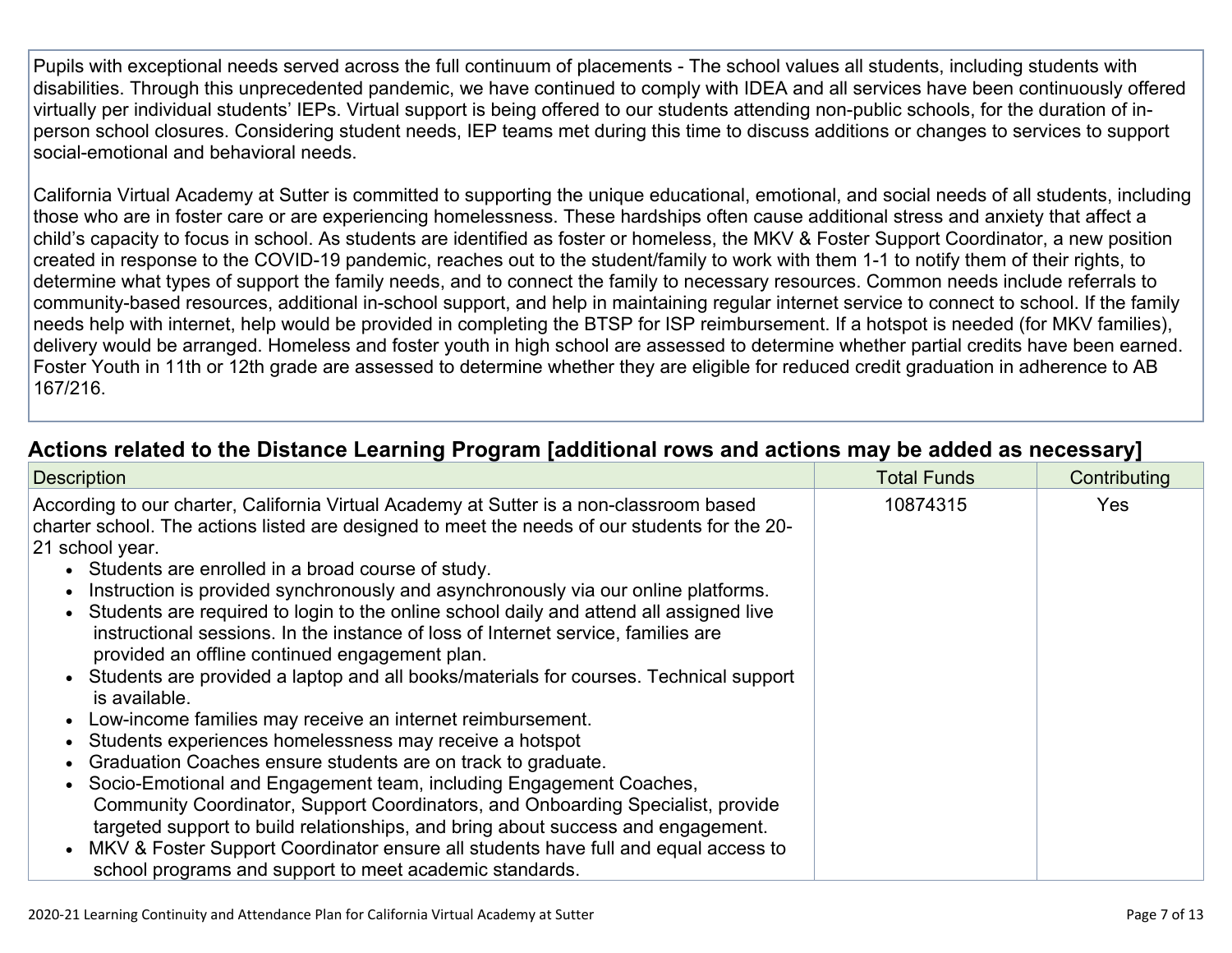| Description                                                                    | <b>Total Funds</b> | Contributing |
|--------------------------------------------------------------------------------|--------------------|--------------|
| ELD teachers provide English Learners with synchronous designated ELD classes. |                    |              |
|                                                                                |                    |              |
|                                                                                |                    |              |

### **Pupil [Learning](http://www.doc-tracking.com/screenshots/20LCP/Instructions/20LCPInstructions.htm#PupilLearningLoss) Loss**

[A description of how the LEA will address pupil learning loss that results from COVID-19 during the 2019–2020 and 2020–21 school years, including how the LEA will assess pupils to measure learning status, particularly in the areas of English language arts, English language development, and mathematics.]

All students (new and returning) start the year with a benchmark assessment (Star360), designed to identify areas of strength and weakness. The taking of this assessment is marked as required, strongly encouraged, and awarded points by homeroom teachers. The results of this assessment are utilized to invite students to live sessions to vary in length and frequency, based on student needs and areas of excellence.

#### **Pupil Learning Loss [Strategies](http://www.doc-tracking.com/screenshots/20LCP/Instructions/20LCPInstructions.htm#PupilLearningLoss1)**

[A description of the actions and strategies the LEA will use to address learning loss and accelerate learning progress for pupils, as needed, including how these strategies differ for pupils who are English learners; low-income; foster youth; pupils with exceptional needs; and pupils experiencing homelessness.]

This starts, as addressed above, with the initial benchmark assessment. The results of this assessment are utilized to invite students to live sessions that vary in length and frequency, based on student needs and areas of excellence. Students with special needs are identified by their homeroom teacher and parent/LC and referred for extra layers of support offered by the Sped and/or Compass Team. Each department identifies student learning loss and gaps through a standards based diagnostic assessment. Utilizing the results from that assessment, teachers implement a multi-tiered instructional approach that targets all students' needs. All students receive daily core instruction offered live and virtual in the high priority standards. Students that have learning gaps are invited to additional live virtual small group intervention sessions with the GE teacher. Elementary students exhibiting significant learning gaps participate in researched based supplemental programs for math and/or ELA. Middle School students exhibiting significant learning gaps participate in an intervention program in math and/or ELA overseen by the Academic Lead Support. Students identified as homeless are supported by our Compass Team which provides local and state resources along with an internet hotspot to maintain connectivity as needed. Internet subsidies are provided to students based on their financial needs as evidenced by their income level.

All English Learners have an ELD Specialist who is authorized to teach designated English Language Development supporting them in addition to their general education teacher. Each EL receives a differentiated curriculum based on his/her individual language proficiency.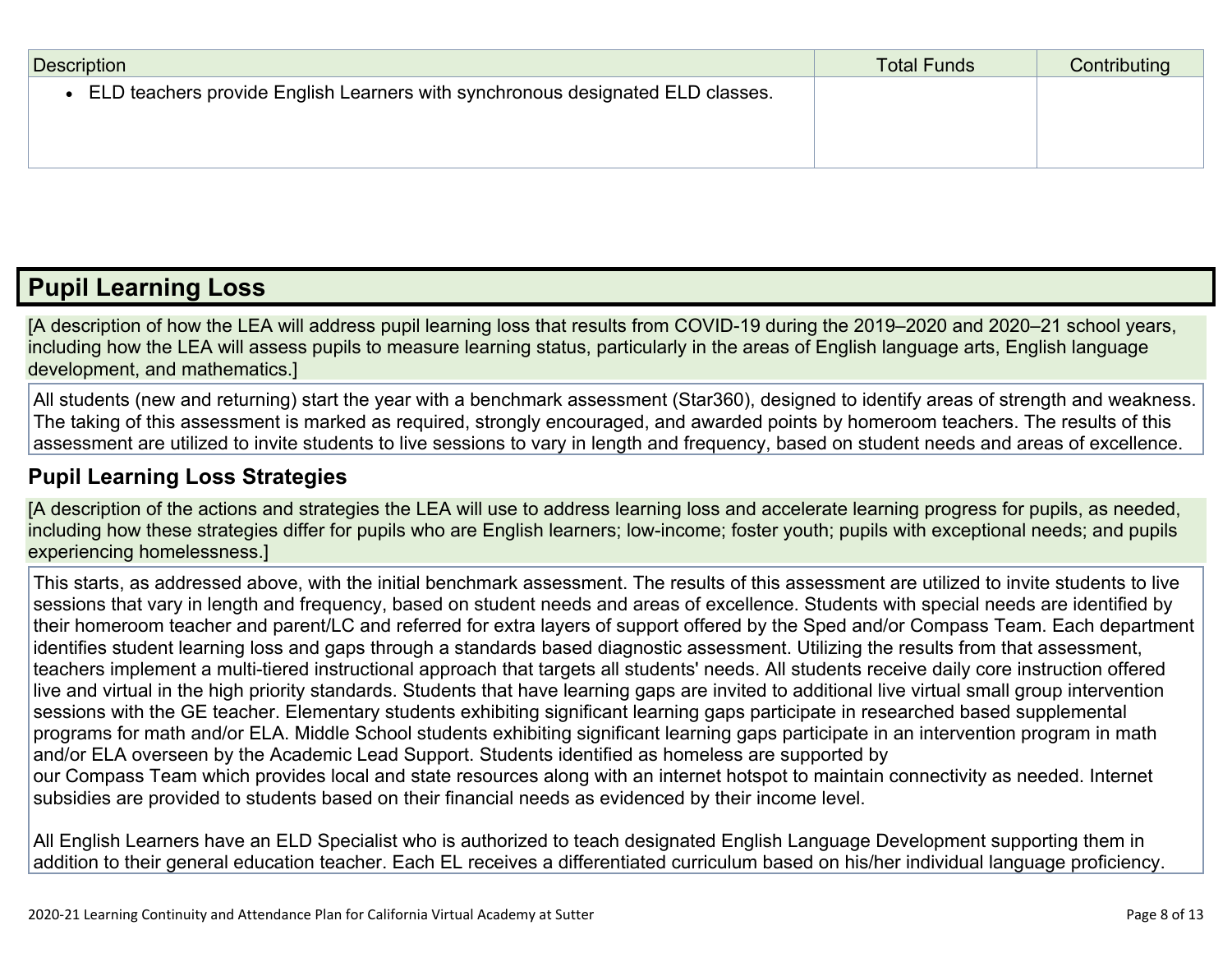Instruction is targeted to the ELD standards and frequent formative assessments ensure each English Learners is making adequate progress.

The special education department addresses student needs on an individual basis. Any additional supports or services that are deemed necessary to address learning loss is provided. Our students in special education have access to all interventions and supports offered through the general education program.

#### **[Effectiveness](http://www.doc-tracking.com/screenshots/20LCP/Instructions/20LCPInstructions.htm#PupilLearningLoss2) of Implemented Pupil Learning Loss Strategies**

[A description of how the effectiveness of the services or supports provided to address learning loss will be measured.]

We are measuring effectiveness through regular standards-based benchmark assessments in math and ELA throughout the year. Teachers are also conducting numerous formal and informal assessments through daily interaction in the online classroom, as well as in live support sessions. Administrators and Instructional Coaches at all levels are observing teachers' live sessions throughout the year and providing feedback, encouragement, and support. Teachers and administrators are meeting monthly to discuss student and teacher progress, through the use of data collected in live sessions, through the benchmark assessments, and in the online classroom. Professional Learning Communities are held weekly to discuss and evaluate the effectiveness of live instructional practices along with creating common assessments and adjusting instruction as needed.

Teachers provide daily live virtual sessions that focus on the high priority standards. Teachers also implement a multi-tiered RTI approach to ensure all students receive core instruction and students that need additional support are offered tier 2 and tier 3 interventions throughout the week. The effectiveness of these sessions are monitored on a weekly basis through in class formative assessments , on a monthly basis during teacher PLC meetings and documented on a standards tracker. Teachers analyze data on an ongoing weekly basis to measure the effectiveness of student supports put in place and meet with the administrative team quarterly to discuss student and teacher progress. Students that have significant learning gaps are provided tier 3 support through utilizing the intervention program, overseen and monitored by the Academic Lead support. Weekly reports are provided to measure student growth and progress. Administrative observations and Instructional Coach observations take place approximately 4 times a month to monitor and assess the effectiveness of instruction taking place in live sessions.

#### **Actions to Address Pupil Learning Loss [additional rows and actions may be added as [necessary\]](http://www.doc-tracking.com/screenshots/20LCP/Instructions/20LCPInstructions.htm#PupilLearningLoss4)**

| Description                                                                                                             | <b>Total Funds</b> | Contributing |
|-------------------------------------------------------------------------------------------------------------------------|--------------------|--------------|
| Benchmark assessment identifies areas of strength and weakness in reading and<br>math.                                  | 316613             | Yes          |
| Instructional Leads oversee and monitor the response to instruction to increase<br>student achievement in Math and ELA. |                    |              |
| Supplemental intervention programs provided to students experiencing significant<br>learning gaps.                      |                    |              |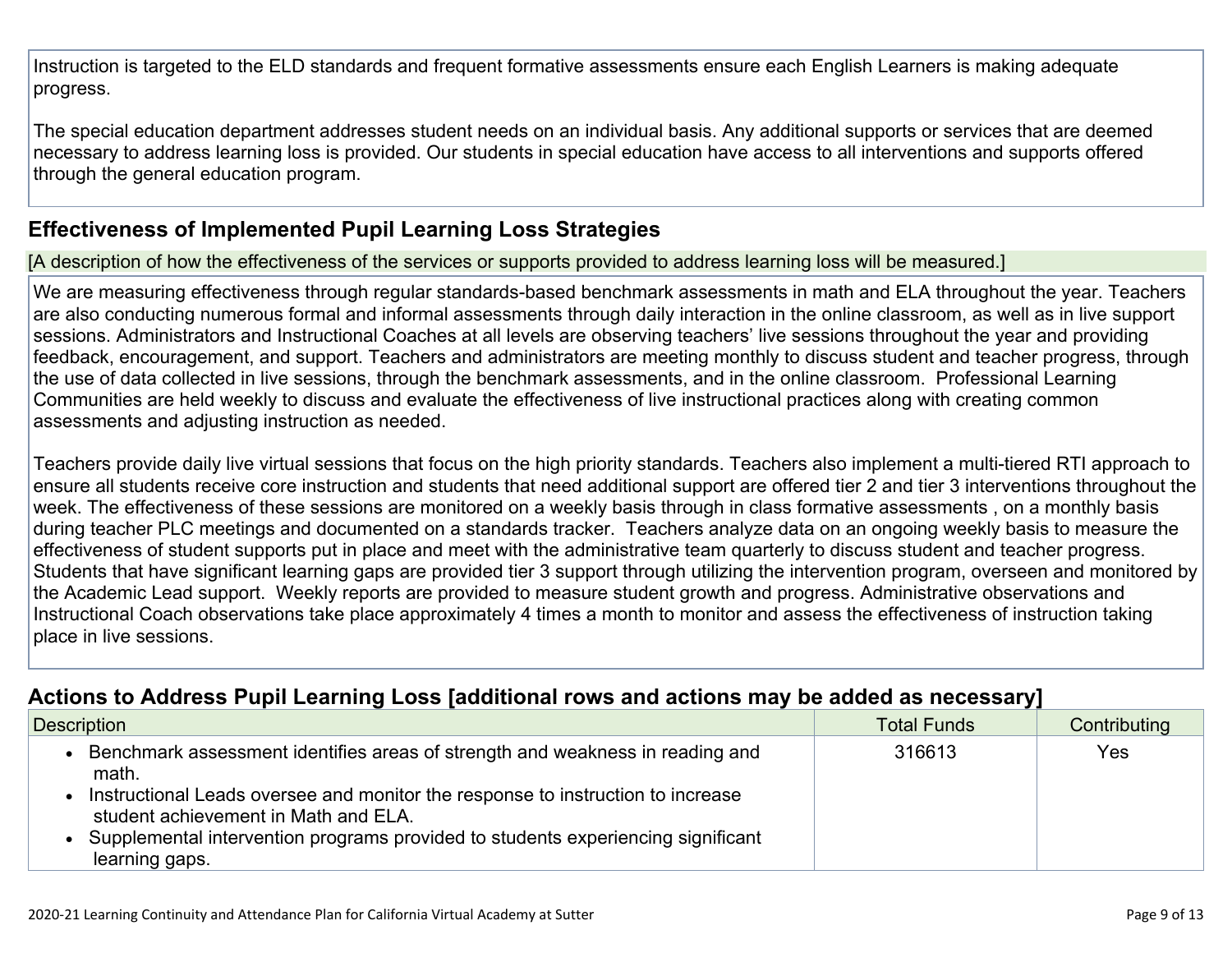| <b>Description</b>                                                                                                                                                                                                                                         | <b>Total Funds</b> | Contributing |
|------------------------------------------------------------------------------------------------------------------------------------------------------------------------------------------------------------------------------------------------------------|--------------------|--------------|
| Professional Learning Community focused on evaluating the effectiveness of live<br>instructional practices and creating common assessments.<br>Instructional Coaches monitor and assess the effectiveness of instruction taking<br>place in live sessions. |                    |              |

# **Mental Health and Social and Emotional [Well-Being](http://www.doc-tracking.com/screenshots/20LCP/Instructions/20LCPInstructions.htm#MentalHealthandSocialandEmotional)**

[A description of how the LEA will monitor and support mental health and social and emotional well-being of pupils and staff during the school year, including the professional development and resources that will be provided to pupils and staff to address trauma and other impacts of COVID-19 on the school community.]

The Compass Social Emotional Coordinators surveys all students in the fall to identify those students who are at high risk for socialemotional difficulties. Students are offered additional supports with Compass and their parents are sent information on community resources that are available, based on need. Additionally, all students are invited to monthly 7 Mindsets assemblies to support SE learning and to foster a supportive school climate. Teachers and staff can request additional support from the Compass Program for students who are struggling with engagement or social-emotional difficulties. CAVA is creating a specialized focus on social-emotional learning and gather baseline, midyear, and end of year data to make informed decisions about the social-emotional needs of the school's students, teachers, parents, and administrators. The school also form a Social and Emotional Committee consisting of each of these stakeholders listed previously. The committee is integral in evaluating the school's needs and steering the direction of support that is needed to impact the school's culture, and efficacy of social-emotional learning.

To provide an additional layer of support to the social-emotional well-being of our students, they have access to and participate in the 7 Mindsets Program. In addition to the 7 mindsets content and curriculum, students are invited to attend monthly assemblies with one mindset as the focus for each assembly. Teachers are provided with professional development opportunities on how to integrate the mindsets into instructional and HR sessions, based on the monthly focus.

Professional Development: Staff is provided professional development in the 7 Mindsets curriculum. There are also monthly professional development for teachers on how they can integrate social-emotional learning within their instruction and communication with students. Staff is also provided training in how to incorporate trauma informed practices into their communication with students and families based on research regarding ACES. All teachers, TK-12 have access to the 7 Mindsets Portal. CAVA provides Parent Trainings to better educate parents on the importance of social-emotional learning and how to apply key strategies and techniques within their parenting.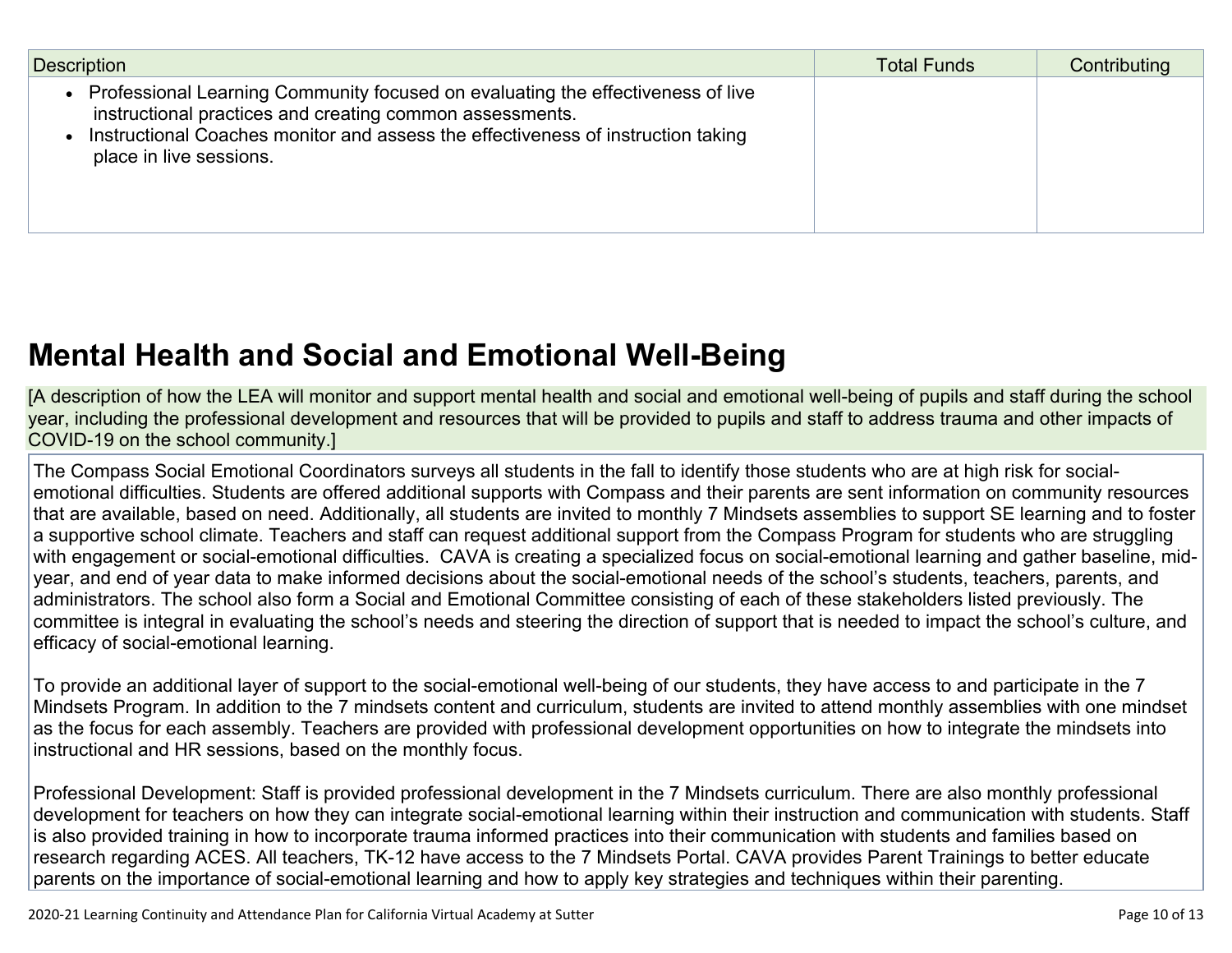The school holds regular virtual assemblies on internet/cyber bullying, internet safety, and suicide prevention throughout the school year. We also utilize 7 mindsets curriculum to support student socio-emotional health.

The school is developing a new Socio-Emotional and Engagement team called Compass. The Compass Program provides information, resources, and support to students and families who are new to our schools, who are struggling to meet enrollment requirements due to lack of engagement with school, or who are in a crisis due to lack of resources or social-emotional issues.

## **Pupil and Family [Engagement](http://www.doc-tracking.com/screenshots/20LCP/Instructions/20LCPInstructions.htm#PupilEngagementandOutreach) and Outreach**

[A description of pupil engagement and outreach, including the procedures for tiered reengagement strategies for pupils who are absent from distance learning and how the LEA will provide outreach to pupils and their parents or guardians, including in languages other than English, when pupils are not meeting compulsory education requirements, or if the LEA determines the pupil is not engaging in instruction and is at risk of learning loss.]

Students are all assigned a homeroom teacher who serves in an advisory role to them. Teachers hold monthly academic check in meetings via Zoom or Black Board Collaborate to discuss progress across their content areas. Regional leads and teachers also meet monthly to discuss pupil progress and strategies to re-engage. One of the strategies they discuss is the possible referral to our Compass program where a liaison is assigned to the student for a period to monitor, call, meet and provide encouragement. Another possible strategy discussed is academic probation when we determine that students are attending school but not progressing in their lessons or submitting work. When students are placed on academic probation, the campus regional lead works with that student in live sessions, email, phone calls to reengage. Teachers have access to live language translators via phone service that dial out numbers of parents who speak another language so that we ensure we are all working together. We provide a wealth of data to our teachers each week that includes the number of minutes each student spent working both synchronous and asynchronous; we have trained teachers in the steps needed to follow up with that data with very clear systems and processes. When students are absent from school we have an attendance Back On Track plan which auto-dials parents to inform them that their child missed school that day. We also have attendance liaisons who follow up with emails, certified letters and coordinate training we provide to parents via live sessions to help them support their child in daily attendance.

# **School [Nutrition](http://www.doc-tracking.com/screenshots/20LCP/Instructions/20LCPInstructions.htm#SchoolNutrition)**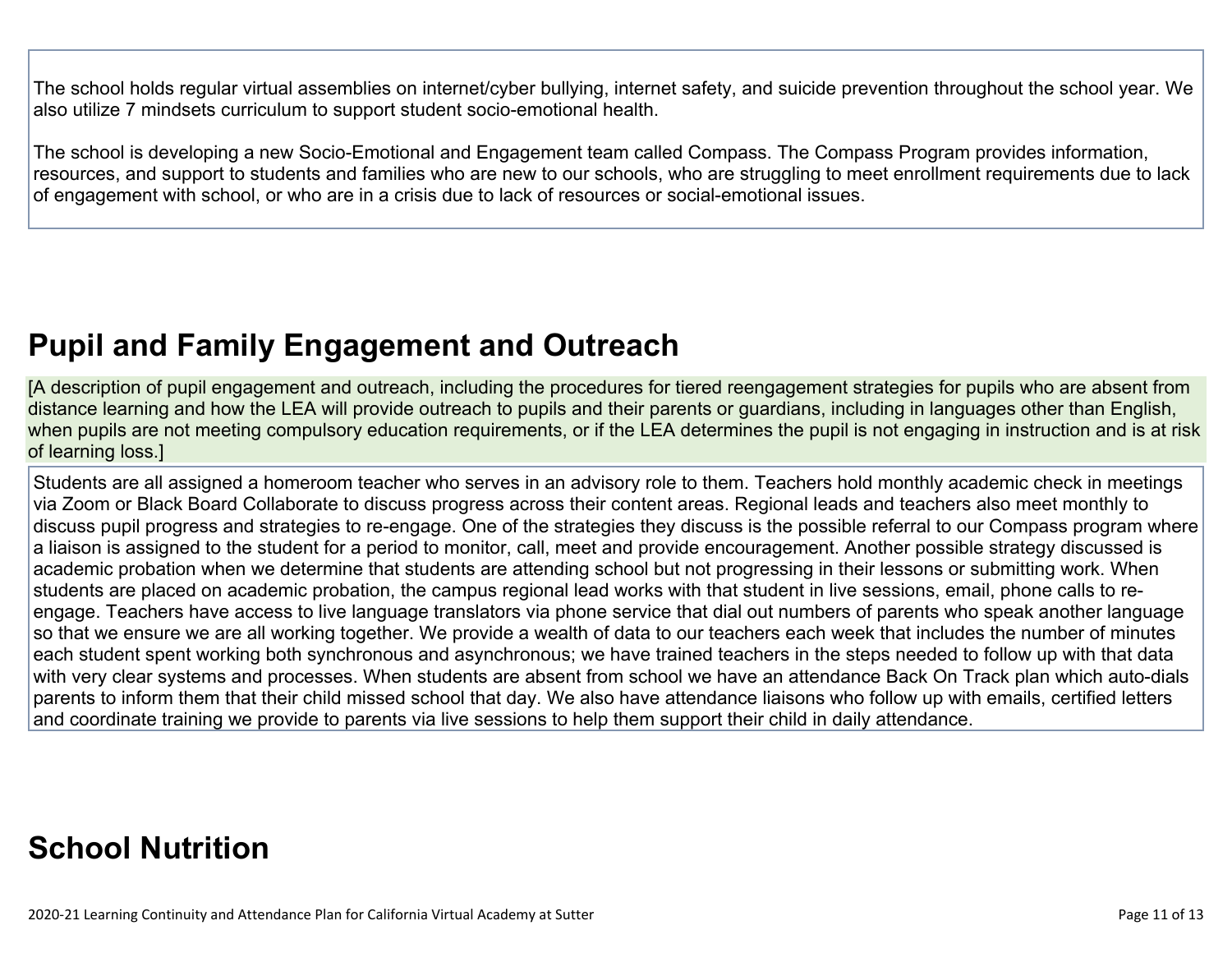[A description of how the LEA will provide nutritionally adequate meals for all pupils, including those students who are eligible for free or reduced-price meals, when pupils are participating in both in-person instruction and distance learning, as applicable.]

California Virtual Academy at Sutter is a non-classroom based charter school. As such, there is no in-person instruction therefore no meals are offered.

### **[Increased](http://www.doc-tracking.com/screenshots/20LCP/Instructions/20LCPInstructions.htm#IncreasedorImprovedServices) or Improved Services for Foster Youth, English Learners, and Low-Income [Students](http://www.doc-tracking.com/screenshots/20LCP/Instructions/20LCPInstructions.htm#IncreasedorImprovedServices)**

| Percentage to Increase or Improve Services | Increased Apportionment based on the Enrollment of Foster Youth, English Learners, and Low-<br>Income students |
|--------------------------------------------|----------------------------------------------------------------------------------------------------------------|
| $^{\dagger}$ 16.5%                         | ່ 1416811                                                                                                      |

### **Required [Descriptions](http://www.doc-tracking.com/screenshots/20LCP/Instructions/20LCPInstructions.htm#RequiredDescriptions)**

[For the actions being provided to an entire school, or across the entire school district or county office of education (COE), an explanation of (1) how the needs of foster youth, English learners, and low-income students were considered first, and (2) how these actions are effective in meeting the needs of these students.]

The LEA is an established virtual school model ready to support all students in a virtual setting. Support staff are available to assist with specific needs in the areas of attendance, academic progress, social/ emotional, language development, foster youth, homelessness, IEP, and 504 Plan. These challenges often cause additional stress and anxiety that affect a child's capacity to focus in school. The school has a developed Socio-Emotional and Engagement team called Compass. The Compass Program provides information, resources, and support to students and families who are new to our schools, who are struggling to meet enrollment requirements due to lack of engagement with school, or who are in a crisis due to lack of resources or social-emotional issues. The Compass Program includes several roles that provide targeted support to students, based on individual needs:

- Engagement Coaches: Provide both intensive & light-touch support for students struggling with daily engagement through 1-1 weekly conferencing, small group conferencing, and weekly support contracts.
- Community Coordinator: Hosts online sessions to support and provide connection for Learning Coaches.
- Social Support Coordinators: Oversee the 7 Mindsets Assemblies and monthly communication to families, facilitates school-wide social-emotional screening, provides 1-1 or small group support for students who need additional SE supports.